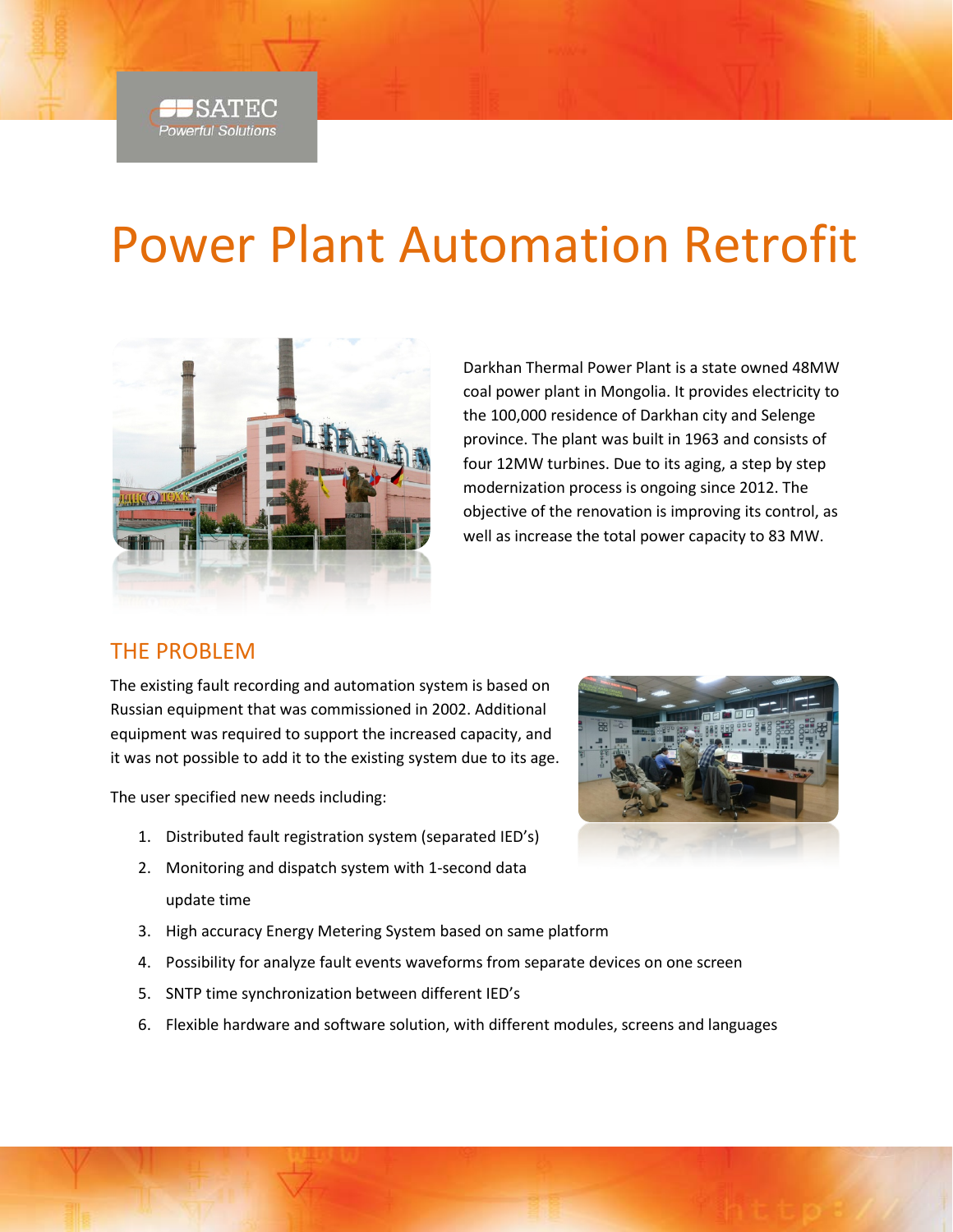#### <del>J S</del>ATEC **Powerful Solutions**



#### THE SOLUTION

MSEL [\(http://www.msel.mn/\)](http://www.msel.mn/), SATEC's partner in Mongolia and one of the well known company in the Mongolian energy market,who is providing engineering services for 0.4-110kV substations and distribution facilities as well as supplying relay protection, metering, testing equipment and HMI, SCADA system to ensure the reliable operation of energy system under high quality work standards , and focusing on substation and power plant automation. Based on the extensive experience of the well qualified team, MSEL designed and built a first modern system in Mongolia for fault registration, monitoring, control and high accuracy energy metering focusing on the quality and reliability to meet the customer needs. The system incorporates 39 SATEC PM180 devices, 3 Ethernet switches, a DELL server, 5 electrical cabinets, SEL-2488 satellite-synchronized network clock and SEDMAX software.

SEDMAX (sedmax.ru) is an industrial informational and analytical system which can be widely used for local and complex automation purposes in the energy industry, industrial enterprises, manufacturing, etc.

MSEL has built complete five new cabinets with all the equipment. The PM180 included various I/O, as well as DFR (Digital Fault Recorder) module. The DFR module allows simultaneous connection to one device of the measurement CTs and the protection CTs, to provide both revenue grade accurate measurement and 40  $\times$  I<sub>nom</sub> fault recording.

Upon completion of the project, the power station receives in real time all information. This includes measurements through 380 analogue signals, 624 status signals, normal mode currents and fault currents. Also there are 88 additional calculated parameters and 420 various warning events which was set up for immediate user notification about changes in technological process.

MSEL designed the system to operate in both normal and fault situations. In normal operation, it provides high accuracy measurements. This allows calculation of energy consumption of various parts in the station with Class 0.2S accuracy. During fault situations the system performs fault registration for currents up to 40  $\times$  I<sub>nom</sub> and to save long-term waveforms up to 3.5 minutes long each. With zero gap between consecutive logs, there is no practical limit for continuous logging.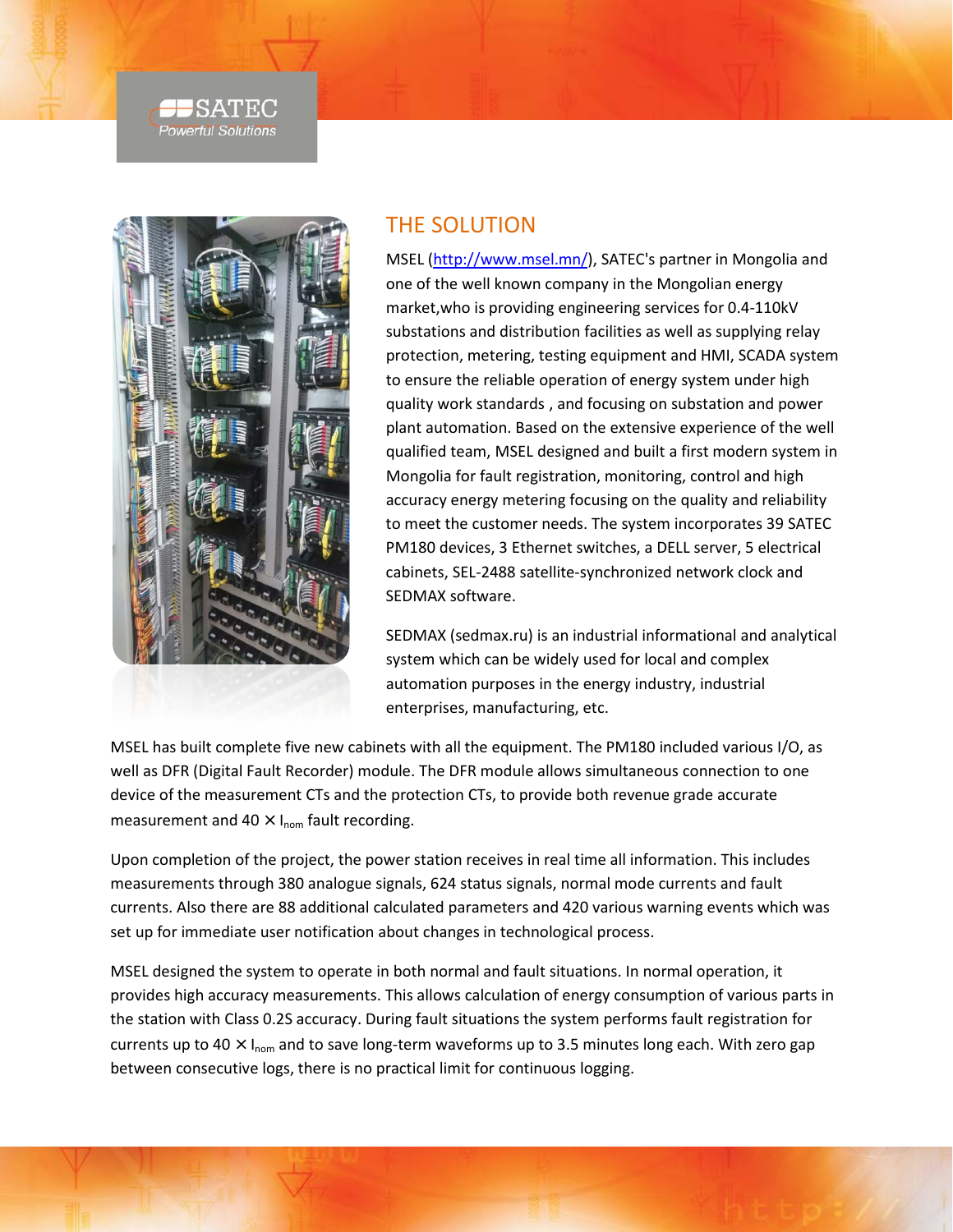

On top of the highest energy accuracy standard Class 0.2S, the PM180 provides the highest accuracy standard for measurement and power quality - IEC61000-4-30 Class A. The complete power quality monitoring, based on EN 50160 standard, allows detection of power quality issues and correcting them before they affect the system reliability.

SEDMAX collect the entire real-time measurements, I/O states, waveforms and logs from PM180 via Modbus as well as diagnostic data from server, Ethernet switches and SEL-2488 via SNMP and ICMP. It store data and provide flexible tools for data management and processing. SEDMAX use versatile web-based interface for configuration and data visualization. SEDMAX provide informative system, waveform and event logs which gives full historical overview of the system operation. Furthermore, tens of mimic diagrams were developed for full detailed control of the processes at Darkhan Thermal Power Plant.

# 42.41 MBT 49.99 Гц  $12.1$

The design of the new system is very flexible, allowing the operator to make changes at any time. Changes can be made such as additional monitoring devices (SATEC PM180), more I/O in exiting devices or retrieving additional information from the thousands of different parameter available from each PM180. The PM180 I/O modules can be connected or disconnected while the system is up and running ("hot-swap"), which allows changes to be done without any interruption.



#### **CONCLUSION**

SATEC PM180 is multi-purpose device that can replaces several devices. In this case study it was used for revenue metering, power quality analysis, automation controller and digital fault recording. The usage of one device saves space and cost without compromising and quality and performance.

### Advantages of SATEC PM180

- Multi-purpose device
- Class A accuracy
- $40 \times I_{\text{nom}}$  Digital Fault Recording
- Zero gap continuous waveform logging
- EN5016 Power Quality Analysis
- Hot swap digital and analog I/O